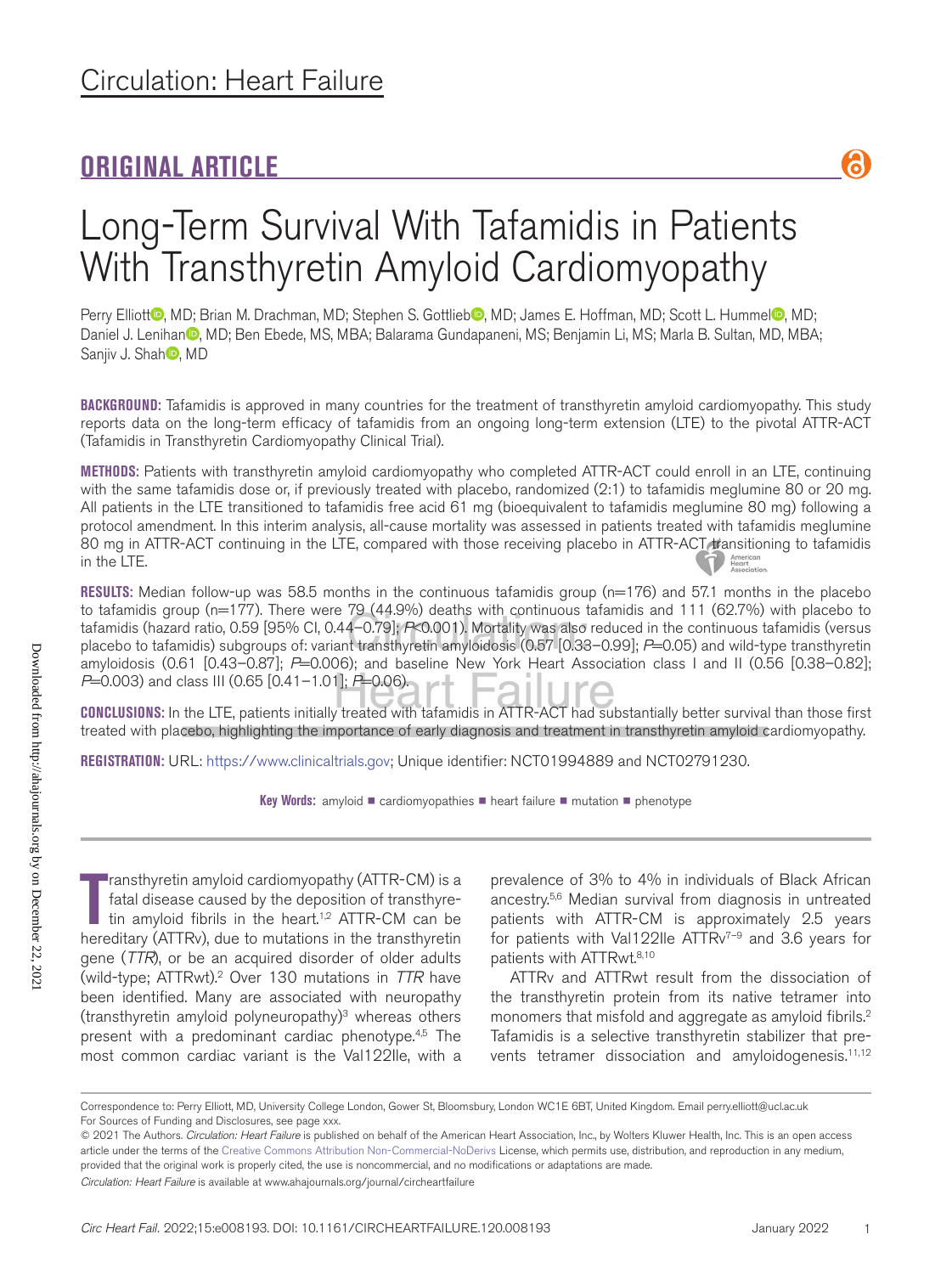## WHAT IS NEW?

- In the ATTR-ACT (Tafamidis in Transthyretin Cardiomyopathy Clinical Trial), tafamidis was shown to effectively reduce mortality and functional decline in patients with transthyretin amyloid cardiomyopathy over the 30 months of the trial.
- This analysis of data from ATTR-ACT and the longterm extension study demonstrates the long-term reduction in mortality (median follow-up of ≈58 months) with the approved dose of tafamidis in patients with transthyretin amyloid cardiomyopathy.

## WHAT ARE THE CLINICAL IMPLICATIONS?

- This analysis highlights the importance of early diagnosis and treatment of patients with transthyretin amyloid cardiomyopathy, with patients who initiated tafamidis after ATTR-ACT having poorer outcomes than those on continuous tafamidis treatment.
- However, patients who transitioned to treatment with tafamidis still appeared to show a reduction in mortality when compared with an extrapolation of survival with placebo.
- These data suggest that tafamidis may provide a survival benefit even in patients with more advanced disease and that all patients with transthyretin amyloid cardiomyopathy could benefit from treatment with tafamidis.

## Nonstandard Abbreviations and Acronyms

| <b>ATTR-ACT</b>  | Tafamidis in Transthyretin Cardiomy-<br>opathy Clinical Trial |
|------------------|---------------------------------------------------------------|
| <b>ATTR-CM</b>   | transthyretin amyloid cardiomyopathy                          |
| <b>ATTRy</b>     | variant transthyretin amyloidosis                             |
| <b>ATTRwt</b>    | wild-type transthyretin amyloidosis                           |
| <b>LTE</b>       | long-term extension                                           |
| <b>NT-proBNP</b> | N-terminal pro-B-type natriuretic<br>peptide                  |
| <b>NYHA</b>      | New York Heart Association                                    |

Tafamidis was shown to reduce mortality and functional decline in patients with ATTR-CM in the multicenter, double-blind, placebo-controlled, randomized ATTR-ACT (Tafamidis in Transthyretin Cardiomyopathy Clinical Trial).13 Patients who completed ATTR-ACT were eligible for enrollment in a long-term, open-label extension study (long-term extension [LTE]) in which participants continued (or started) tafamidis for up to 60 months.

Patients enrolled in ATTR-ACT received placebo or tafamidis dosed at 80 or 20 mg once daily. In ATTR-ACT combined with the LTE, there was a significantly greater survival benefit with tafamidis 80 mg compared with 20 mg, and tafamidis 80 mg is the approved dose.<sup>14,15</sup> The aim of this analysis was to examine the long-term

efficacy of tafamidis 80 mg or equivalent in ATTR-ACT and the LTE.

## METHODS

## Data Sharing

Upon request, and subject to review, Pfizer will provide the data that support the findings of this study. Subject to certain criteria, conditions and exceptions, Pfizer may also provide access to the related individual anonymized participant data. See https:// www.pfizer.com/science/clinical-trials/trial-data-and-results for more information.

## Trial Design

Upon request, and subject to review, Pfizer will provide the data that support the findings of this study. Subject to certain criteria, conditions and exceptions, Pfizer may also provide access to the related individual anonymized participant data. See https:// www.pfizer.com/science/clinical-trials/trial-data-and-results for more information.

Data were pooled from ATTR-ACT and an interim analysis of the LTE as of March 20, 2020. ATTR-ACT (NCT01994889) is a phase III, multicenter, international, 3-arm, parallel design, placebo-controlled, double-blind, randomized study.<sup>16</sup> Briefly, patients aged ≥18 and ≤90 years with ATTR-CM defined by the presence of either mutated *TTR* (ATTRv), or wild-type amyloid (ATTRwt) deposits and a medical history of heart failure with at least 1 prior hospitalization due to heart failure, or clinical signs and symptoms associated with heart failure, end-diastolic intraventricular septal wall thickness >12 mm demonstrated by echocardiography, and NT-proBNP (N-terminal pro-B-type natriuretic peptide) concentration ≥600 pg/mL were eligible to enroll. Patients were randomized to tafamidis 80 or 20 mg once daily or matching placebo in a 2:1:2 ratio for 30 months' treatment. At randomization, patients were stratified by genotype (ATTRv and ATTRwt) and New York Heart Association (NYHA) baseline disease severity classification (NYHA class I and NYHA classes II and III combined).

Patients who completed 30 months' treatment in ATTR-ACT could enroll in the ongoing LTE (NCT02791230) for up to 60 months. Patients treated with tafamidis continued on the same dose of tafamidis in the LTE (80 or 20 mg). Patients from the placebo group were randomized to receive either tafamidis 80 or 20 mg (in a 2:1 ratio; stratified by genotype [ATTRv and ATTRwt]). In both trials, a dose reduction could be requested if patients experienced adverse events. An actual dose reduction was only possible for patients randomized to 80 mg. In ATTR-ACT, patients receiving 80 mg could have their dose reduced to 40 mg. In the LTE, patients receiving 80 mg could have their dose reduced to 20 mg.

As of July 20, 2018, the LTE protocol was amended to transition all patients in the LTE to tafamidis free acid 61 mg (a new, single-capsule formulation bioequivalent to tafamidis meglumine 80 mg<sup>17</sup>). The transition to tafamidis free acid 61 mg followed the protocol amendment date, not a specified duration of treatment, with patients treated with tafamidis 80 or 20 mg (in ATTR-ACT and the LTE up to the protocol amendment) for a median of 39 months (Figure 1).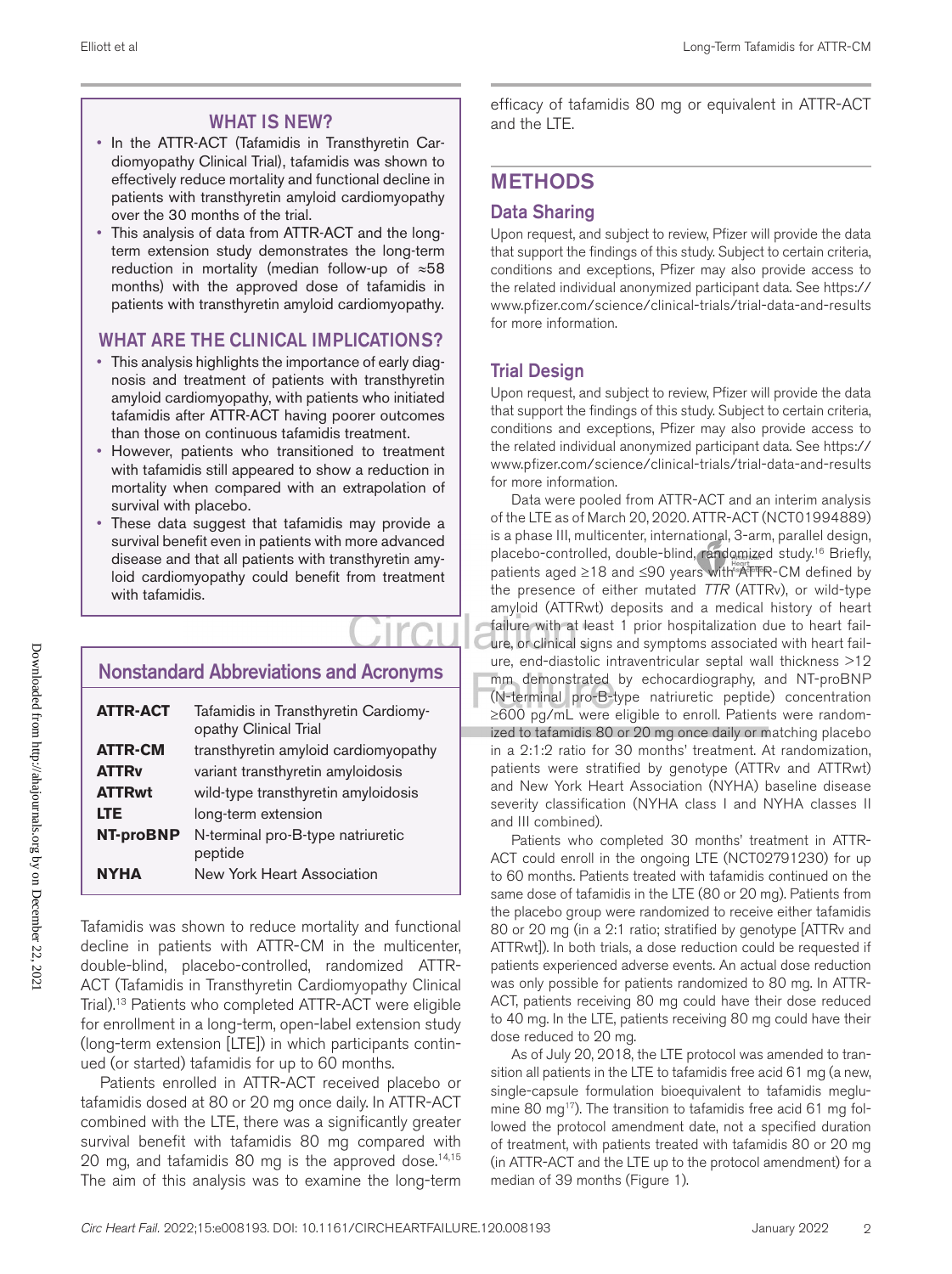

#### **Figure 1. Patients in ATTR-ACT (Tafamidis in Transthyretin Cardiomyopathy Clinical Trial) and the long-term extension (LTE) in this analysis.**

Showing the treatment groups (continuous tafamidis and placebo to tafamidis) in ATTR-ACT and the LTE included in this analysis. After 30 months of treatment in ATTR-ACT, patients treated with tafamidis 80 mg could continue in the LTE on the same dose of tafamidis, and patients treated with placebo were randomized (2:1) to tafamidis 80 or 20 mg in the LTE. A total of 110 patients treated with tafamidis 80 mg continued in the LTE. A total of 82 placebo-treated patients continued in the LTE. Following a protocol amendment on July 20, 2018, all patients transitioned to tafamidis free acid 61 mg (bioequivalent to tafamidis 80 mg). ATTR-ACT also included a treatment arm for tafamidis 20 mg, which was not included in this analysis.

## Analysis Populations

This analysis compares patients who were first treated with tafamidis 80 mg in ATTR-ACT continuing with tafamidis 80 mg then tafamidis free acid 61 mg in the LTE (continuous tafamidis) to patients first treated with placebo in ATTR-ACT who then received tafamidis in the LTE (placebo to tafamidis). The tafamidis 20 mg arm in ATTR-ACT was not included in this analysis. For both groups, time zero for survival analyses was the time of enrollment in ATTR-ACT. In addition, data were compared with a model-based extrapolation of survival in placebo-treated patients in ATTR-ACT beyond 30 months (extrapolated placebo).

Both studies were approved by the independent review boards or ethics committee at each participating site and were conducted in accordance with the provisions of the Declaration of Helsinki and the International Council for Harmonisation Good Clinical Practice guidelines. All patients provided written informed consent.

## Statistical Analyses

The primary efficacy outcome in the LTE was all-cause mortality, with heart transplant and implantation of a cardiac mechanical assist device treated as death. Differential all-cause mortality in the 2 groups was assessed by Cox proportional hazards model with treatment, genotype (ATTRwt and ATTRv), and NYHA baseline classification (NYHA classes I and II combined and NYHA class III) in the model. Mortality was also assessed by Cox proportional hazards model by genotype (ATTRv and ATTRwt) and by NYHA baseline classification (NYHA class I or II and NYHA class III).

The extrapolated placebo group was constructed from a gamma model based on patient-level data from placebo-treated patients in ATTR-ACT. Other models that provided good statistical fit were evaluated to extrapolate survival beyond 30 months as described previously.<sup>18</sup> Briefly, the analysis was conducted based on technical support guidelines from the National Institute for Health and Care Excellence, with multiple models applied to systematically fit different candidate curves to the patient-level data from ATTR-ACT. The candidate curves were evaluated following the model evaluation procedure recommended in the guideline,<sup>19</sup> with the gamma distribution selected here.<sup>18</sup>

## RESULTS

## Patient Demographics

The ATTR-ACT cohort included 176 patients treated with tafamidis 80 mg and 177 treated with placebo. Baseline demographic and clinical characteristics of these groups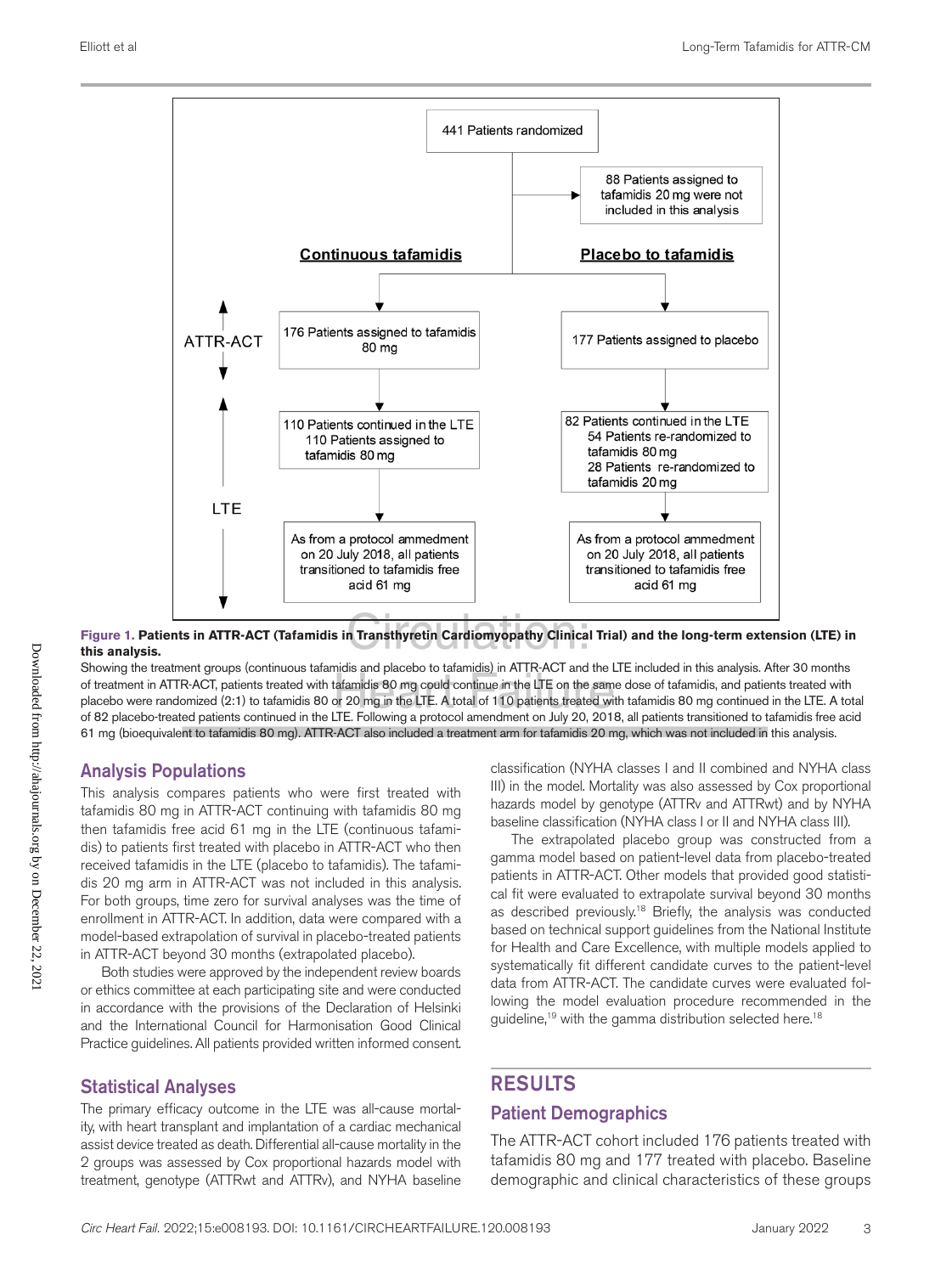have been published previously.<sup>15</sup> Briefly, tafamidis 80 mg patients were 89.8% male and 77.3% White (compared with 88.7% male and 82.5% White in the placebo group). Tafamidis 80 mg patients (versus placebo) tended to be older (median 76.0 versus 74.0 years). Overall, the majority of patients were ATTRwt (75.9%), with 24.1% ATTRv, of which Val122lle was the most common mutation.<sup>13,15</sup> At month 30 in ATTR-ACT, before enrolling in the LTE, patients treated with placebo had more severe disease than those treated with tafamidis 80 mg (Table 1).

A total of 110 patients treated with tafamidis 80 mg continued in the LTE (and continued to receive tafamidis 80 mg). A total of 82 placebo-treated patients continued in the LTE, 54 of whom were randomized to tafamidis 80 mg and 28 to tafamidis 20 mg. As of the data cutoff for this analysis, the median follow-up was 58.5 months in the continuous tafamidis group and 57.1 months in the placebo to tafamidis group.

## All-Cause Mortality in ATTR-ACT and the LTE

There was a significant 41% reduction in the risk of all-cause mortality in patients with continuous tafamidis treatment compared with those first receiving placebo (hazard ratio, 0.59 [95% CI, 0.44–0.79]; *P*<0.001; Table 2). Median (95% CI) survival was 35.8 (29.7–41.1) months in the placebo to tafamidis group. While median survival was 67.0 (47.0–N/E) months in the continuous tafamidis group the high degree of censoring before this time point suggests that the estimate is subject to change. The survival curves for the 2 cohorts diverged after ≈17 months (Figure 2). The preliminary 5-year survival rate was 53.2% with continuous tafamidis treatment and 32.4% in the placebo to tafamidis group.

Based on post hoc analyses using Cox proportional hazards model, there was no significant interaction of treatment with NYHA baseline classification (*P*=0.73) and genotype  $(P=0.58)$ .

## Time to Death Compared With an Extrapolated Placebo Model

Median overall survival was 35.2 months in the extrapolated placebo group. The survival curve for the placebo to

**Table 1. Patient Characteristics at Month 30 in ATTR-ACT**

|                                                                                 | <b>Tafamidis</b>              | Placebo                       |
|---------------------------------------------------------------------------------|-------------------------------|-------------------------------|
| 6-minute walk test distance,<br>meters, mean (SD)                               | 364.7 (126.1)                 | 333.8 (117.5)                 |
| Kansas City Cardiomyopathy<br>Questionnaire Overall Summary<br>score, mean (SD) | 69.1 (21.2)                   | 53.4(24.4)                    |
| NT-proBNP, pg/mL, median<br>(IOR)                                               | 2620.5<br>$(1492.1 - 4405.0)$ | 4775.6<br>$(3631.0 - 6911.0)$ |

ATTR-ACT indicates Tafamidis in Transthyretin Cardiomyopathy Clinical Trial; IQR, interquartile range; and NT-proBNP, N-terminal pro-B-type natriuretic peptide.

|                                                                 | Continuous<br>tafamidis $(n=176)$ | Placebo to<br>tafamidis (n=177) |
|-----------------------------------------------------------------|-----------------------------------|---------------------------------|
| All-cause mortality, n (%)                                      | 79 (44.9)                         | 111 (62.7)                      |
| Deaths                                                          | 70 (39.8)                         | 105 (59.3)                      |
| Heart transplant                                                | 7(4.0)                            | 6(3.4)                          |
| Implantation of a cardiac<br>mechanical assist device           | 2(1.1)                            | $\Omega$                        |
| Kaplan-Meier estimates of time to<br>event, median (95% CI), mo | 67.0 (47.0-N/E)                   | 35.8 (29.7-41.1)                |
| Kaplan-Meier preliminary<br>estimates of 5-y survival           | 0.532                             | 0.324                           |
| Tafamidis vs placebo hazard ratio                               | 0.59                              |                                 |
| 95% CI                                                          | $0.44 - 0.79$                     |                                 |
| $P$ value                                                       | < 0.001                           |                                 |

**Table 2. All-Cause Mortality in ATTR-ACT and the LTE**

Median follow-up was 58.5 months with continuous tafamidis and 57.1 months with placebo to tafamidis. Hazard ratio from Cox proportional hazards model with treatment, genotype (ATTRwt and ATTRv), and NYHA baseline classification (NYHA classes I and II combined and NYHA class III) in model. Data cutoff: March 20, 2020. ATTR-ACT indicates Tafamidis in Transthyretin Cardiomyopathy Clinical Trial; ATTRv, variant transthyretin amyloidosis; ATTRwt, wild-type transthyretin amyloidosis; LTE, long-term extension; N/E, nonestimable; and NYHA, New York Heart Association.

tafamidis group diverged from the extrapolated placebo curve after ≈44 months in favor of patients treated with tafamidis in the LTE (Figure 2).

## All-Cause Mortality in ATTR-ACT and the LTE by Genotype and NYHA Class

Mortality reductions were generally consistent across the subgroups. In patients with continuous tafamidis treatment, there was a 39% reduction in the risk of all-cause mortality in patients with ATTRwt (hazard ratio, 0.61 [95% CI, 0.43–0.87]; *P*=0.006), and a 43% reduction in patients with ATTRv (0.57 [0.33–0.99]; *P*=0.05), compared with the placebo to tafamidis group (Table 3). The preliminary 5-year survival rate in patients with ATTRwt was 57.8% with continuous tafamidis treatment and 36.3% in the placebo to tafamidis group. In patients with ATTRv, the preliminary 5-year survival rate was 39.1% with continuous tafamidis treatment and 20.9% in the placebo to tafamidis group.

Similarly, there was a 44% reduction in the risk of all-cause mortality in patients with baseline NYHA class I or II (0.56 [0.38–0.82]; *P*=0.003), and a 35% reduction in patients with baseline NYHA class III  $(0.65 \, [0.41 - 1.01]; P = 0.06)$  in the continuous tafamidis group compared with the placebo to tafamidis group (Table 4). The preliminary 5-year survival rate in patients with baseline NYHA class I or II was 61.4% with continuous tafamidis treatment and 40.3% in the placebo to tafamidis group. In patients with baseline NYHA class III, the preliminary 5-year survival rate was 35.0% with continuous tafamidis treatment and 18.0% in the placebo to tafamidis group.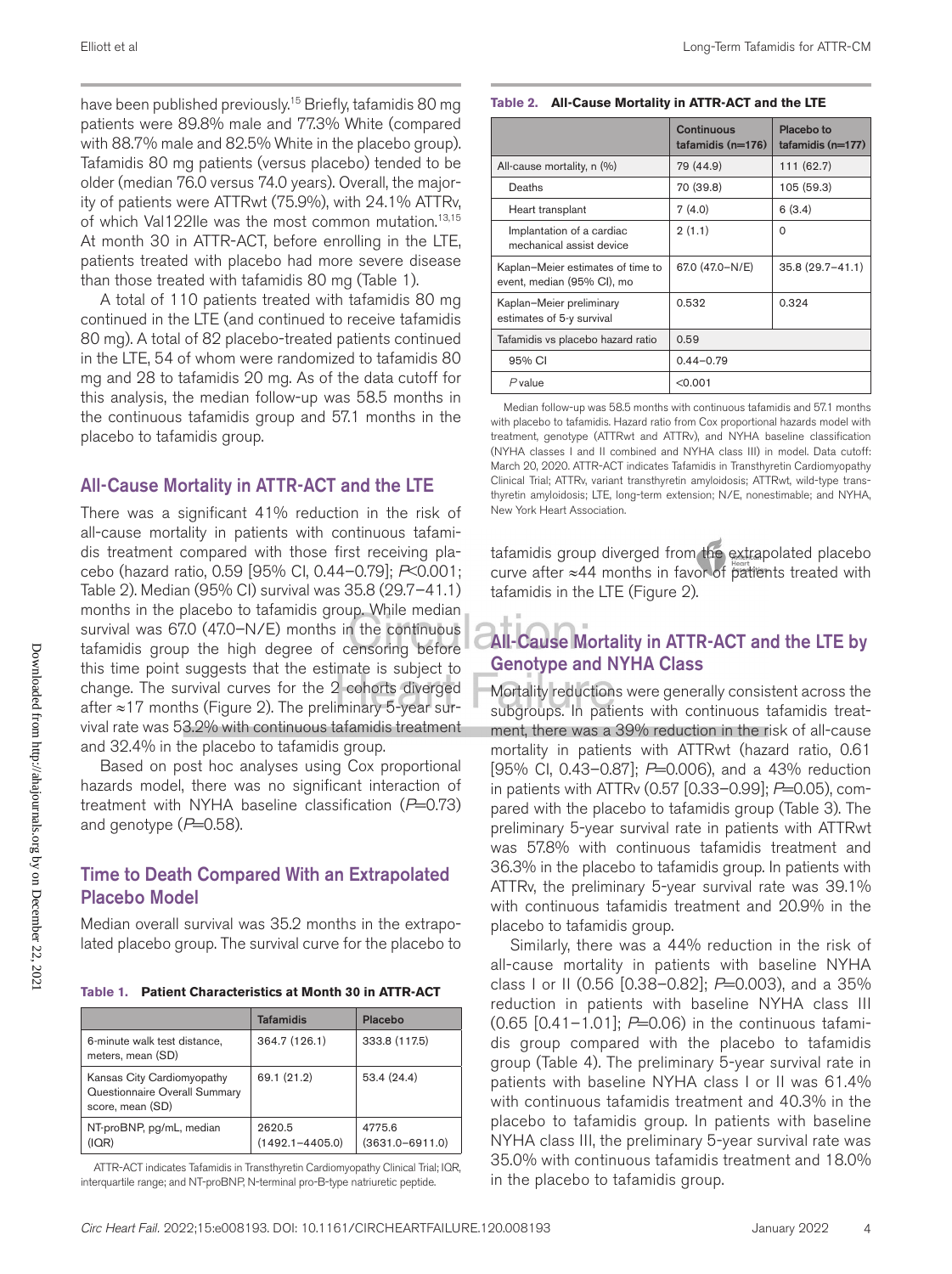

**Figure 2. Kaplan–Meier plot of observed time to all-cause mortality in ATTR-ACT (Tafamidis in Transthyretin Cardiomyopathy Clinical Trial) and the long-term extension (LTE) and compared with model-based extrapolation of time to all-cause mortality with placebo.**  Time to all-cause mortality (with heart transplant and implantation of a cardiac mechanical assist device treated as death) shown for all patients treated with tafamidis 80 mg in ATTR-ACT continuing with tafamidis 80 mg, then tafamidis free acid 61 mg in the LTE (continuous tafamidis) compared with patients treated with placebo in ATTR-ACT continuing with tafamidis (20, 80, or 61 mg) in the LTE (placebo to tafamidis). The extrapolated placebo curve (dotted line) is a model-based extrapolation of survival in placebo-treated patients in ATTR-ACT beyond 30 months.18 Data cutoff: March 20, 2020.

## Safety in the LTE

Safety outcomes in ATTR-ACT have been published previously with the safety profiles of tafamidis 80 mg, tafamidis 20 mg, and placebo shown to be similar.<sup>13,15</sup> In the LTE alone, there were 164 patients treated with tafamidis 80 mg transitioning to tafamidis free acid 61 mg. Incidence and types of adverse events (Table 5) were similar, or lower, than that with pooled tafamidis (80 and 20 mg) or placebo in ATTR-ACT.<sup>13</sup> No new safety concerns emerged in patients treated with tafamidis 80 mg or tafamidis free acid 61 mg in the LTE.

## **DISCUSSION**

ATTR-ACT, the largest randomized controlled trial in ATTR-CM, demonstrated that tafamidis improved survival and stabilized functional capacity, health status,

and quality of life in patients with ATTR-CM.13 The LTE is an open-label trial without an equivalent control group, but this analysis shows that, in comparison to patients who first received placebo in ATTR-ACT, the mortality reduction observed in patients initially treated with tafamidis is maintained. This trend was apparent in patients with ATTRwt and patients with ATTRv, and in patients with less and more severe disease (by NYHA class) at baseline.

While the reduction in mortality was similar in patients with ATTRwt and patients with ATTRv (≈40% in each), there was a greater reduction in patients with NYHA class I or II (44%) than NYHA class III (35%). Together with results from ATTR-ACT,<sup>13,20</sup> these data support the use of tafamidis in all patients with ATTR-CM but emphasize the importance of early diagnosis and treatment.

By virtue of their treatment with active drug in ATTR-ACT, patients in the continuous tafamidis group were generally healthier than those who entered the LTE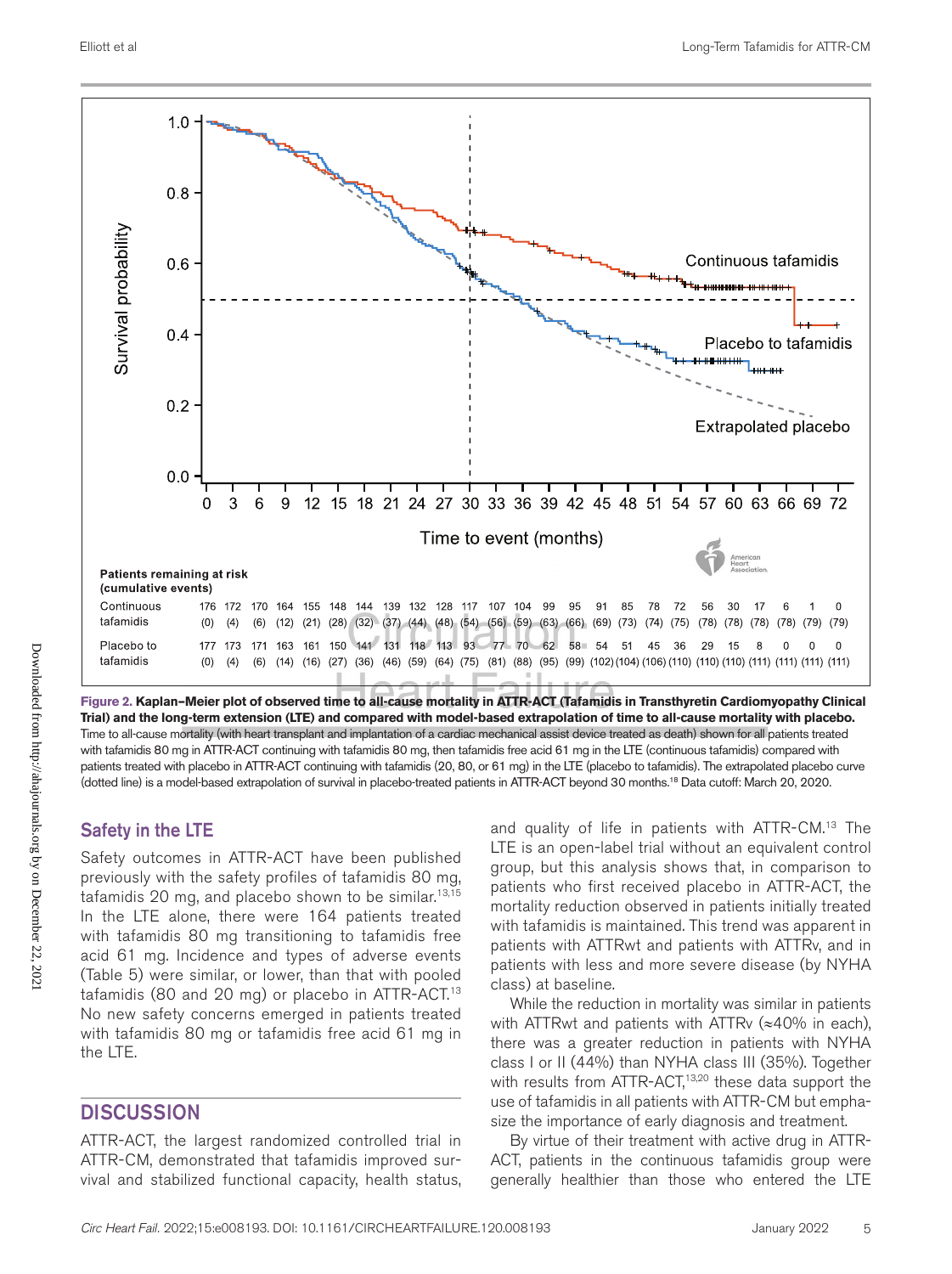#### **Table 3. All-Cause Mortality in ATTR-ACT and the LTE by Genotype**

|                                                                 | <b>Continuous</b><br>tafamidis | Placebo to<br>tafamidis |
|-----------------------------------------------------------------|--------------------------------|-------------------------|
| ATTRwt, n                                                       | 134                            | 134                     |
| All-cause mortality, n (%)                                      | 54 (40.3)                      | 80 (59.7)               |
| Deaths                                                          | 51 (38.1)                      | 75 (56.0)               |
| Heart transplant                                                | 3(2.2)                         | 5(3.7)                  |
| Implantation of a cardiac mechanical<br>assist device           | $\Omega$                       | $\Omega$                |
| Kaplan-Meier estimates of time to event,<br>median (95% CI), mo | 67.0<br>$(54.4-N/E)$           | 38.6<br>$(34.1 - 47.1)$ |
| Kaplan-Meier preliminary estimates of<br>5-y survival           | 0.578                          | 0.363                   |
| Tafamidis vs placebo hazard ratio                               | 0.61                           |                         |
| 95% CI                                                          | $0.43 - 0.87$                  |                         |
| $P$ value                                                       | 0.006                          |                         |
| ATTR <sub>v</sub> , n                                           | 42                             | 43                      |
| All-cause mortality, n (%)                                      | 25 (59.5)                      | 31(72.1)                |
| Deaths                                                          | 19 (45.2)                      | 30 (69.8)               |
| Heart transplant                                                | 4(9.5)                         | 1(2.3)                  |
| Implantation of a cardiac mechanical<br>assist device           | 2(4.8)                         | $\Omega$                |
| Kaplan-Meier estimates of time to event,<br>median (95% CI), mo | 34.6<br>$(21.3-N/E)$           | 23.5<br>$(16.9 - 30.6)$ |
| Kaplan-Meier preliminary estimates of<br>5-y survival           | 0.391                          | 0.209                   |
| Tafamidis vs placebo hazard ratio                               | 0.57                           |                         |
| 95% CI                                                          | $0.33 - 0.99$                  |                         |
| $P$ value                                                       | 0.05                           |                         |

Median follow-up in ATTRwt was 58.3 months with continuous tafamidis and 57.5 months with placebo to tafamidis. Median follow-up in ATTRv was 58.9 months with continuous tafamidis and 50.1 months with placebo to tafamidis. Hazard ratio from Cox proportional hazards model with treatment and NYHA baseline classification (NYHA classes I and II combined and NYHA class III) in model. Data cutoff: March 20, 2020. ATTR-ACT indicates Tafamidis in Transthyretin Cardiomyopathy Clinical Trial; ATTRv, variant transthyretin amyloidosis; ATTRwt, wild-type transthyretin amyloidosis; LTE, long-term extension; N/E, nonestimable; and NYHA, New York Heart Association.

having received placebo. Thus, the subsequently poorer outcomes in the latter are not surprising; however, given the demonstrable benefit of tafamidis therapy, it is reasonable to conjecture that survival in this group would have been even worse without treatment. This hypothesis is supported by the comparison with a gamma model based on placebo-treated patient data in ATTR-ACT, which extrapolated survival beyond 30 months. Survival in the placebo to tafamidis cohort and the model extrapolated placebo curve diverged after ≈44 months in favor of the LTE treatment arm. The timing of this divergence, ≈14 months after the start of the LTE, is similar to that seen in ATTR-ACT where the tafamidis and placebo survival curves diverged ≈17 months after the start of therapy.

There are limitations in extrapolating survival using a model-based approach, where alternate models could result in different estimates of survival. Nevertheless, the

|                                                                 | Continuous<br>tafamidis                                      | Placebo to<br>tafamidis |
|-----------------------------------------------------------------|--------------------------------------------------------------|-------------------------|
| NYHA class I and II, n                                          | 121                                                          | 114                     |
| All-cause mortality, n (%)                                      | 45 (37.2)                                                    | 61 (53.5)               |
| Deaths                                                          | 38 (31.4)                                                    | 55 (48.2)               |
| Heart transplant                                                | 6(5.0)                                                       | 6(5.3)                  |
| Implantation of a cardiac mechani-<br>cal assist device         | 1(0.8)                                                       | $\Omega$                |
| Kaplan-Meier estimates of time to<br>event, median (95% CI), mo | 67.0 (67.0-N/E)                                              | 46.9 (36.7-N/E)         |
| Kaplan-Meier preliminary estimates of<br>5-y survival           | 0.614                                                        | 0.403                   |
| Tafamidis vs placebo hazard ratio                               | 0.56                                                         |                         |
| 95% CI                                                          | $0.38 - 0.82$                                                |                         |
| $P$ value                                                       | 0.003                                                        |                         |
| NYHA class III, n                                               | 55                                                           | 63                      |
| All-cause mortality, n (%)                                      | 34 (61.8)                                                    | 50 (79.4)               |
| Deaths                                                          | 32 (58.2)                                                    | 50 (79.4)               |
| Heart transplant                                                | 1(1.8)                                                       | $\Omega$                |
| Implantation of a cardiac mechani-<br>cal assist device         | 1(1.8)                                                       | 0                       |
| Kaplan-Meier estimates of time to<br>event, median (95% CI), mo | American<br>28.1<br>Heart<br>Association.<br>$(18.8 - 41.7)$ | 24.1<br>$(19.1 - 30.1)$ |
| Kaplan-Meier preliminary estimates of<br>5-y survival           | 0.350                                                        | 0.180                   |
| Tafamidis vs placebo hazard ratio                               | 0.65                                                         |                         |
| 95% CI                                                          | $0.41 - 1.01$                                                |                         |
| $P$ value                                                       | 0.06                                                         |                         |

**Table 4. All-Cause Mortality in ATTR-ACT and the LTE by NYHA Class**

Median follow-up in NYHA class I and II was 58.5 months with continuous tafamidis and 57.4 months with placebo to tafamidis. Median follow-up in NYHA class III was 57.8 months with continuous tafamidis and 55.8 months with placebo to tafamidis. Hazard ratio from Cox proportional hazards model with treatment and genotype (ATTRwt and ATTRv) in model. Data cutoff: March 20, 2020. ATTR-ACT indicates Tafamidis in Transthyretin Cardiomyopathy Clinical Trial; AT-TRv, variant transthyretin amyloidosis; ATTRwt, wild-type transthyretin amyloidosis; LTE, long-term extension; N/E, nonestimable; and NYHA, New York Heart Association.

estimated median survival for the extrapolated placebo curve (35.2 months) was similar to the observed median survival in patients transitioning from placebo to active drug in the LTE (35.8 months), which supports the accuracy of the model.

In ATTR-ACT, tafamidis had a safety profile comparable to placebo, with the majority of adverse events being of mild or moderate severity and discontinuations due to adverse events less common with tafamidis than with placebo.<sup>13</sup> There was also no difference in the safety profile of tafamidis 80 and 20 mg.<sup>13,15</sup> No new safety concerns emerged in the LTE.

## **CONCLUSIONS**

Patients initially randomized to placebo in ATTR-ACT had poorer survival in the LTE than those randomized to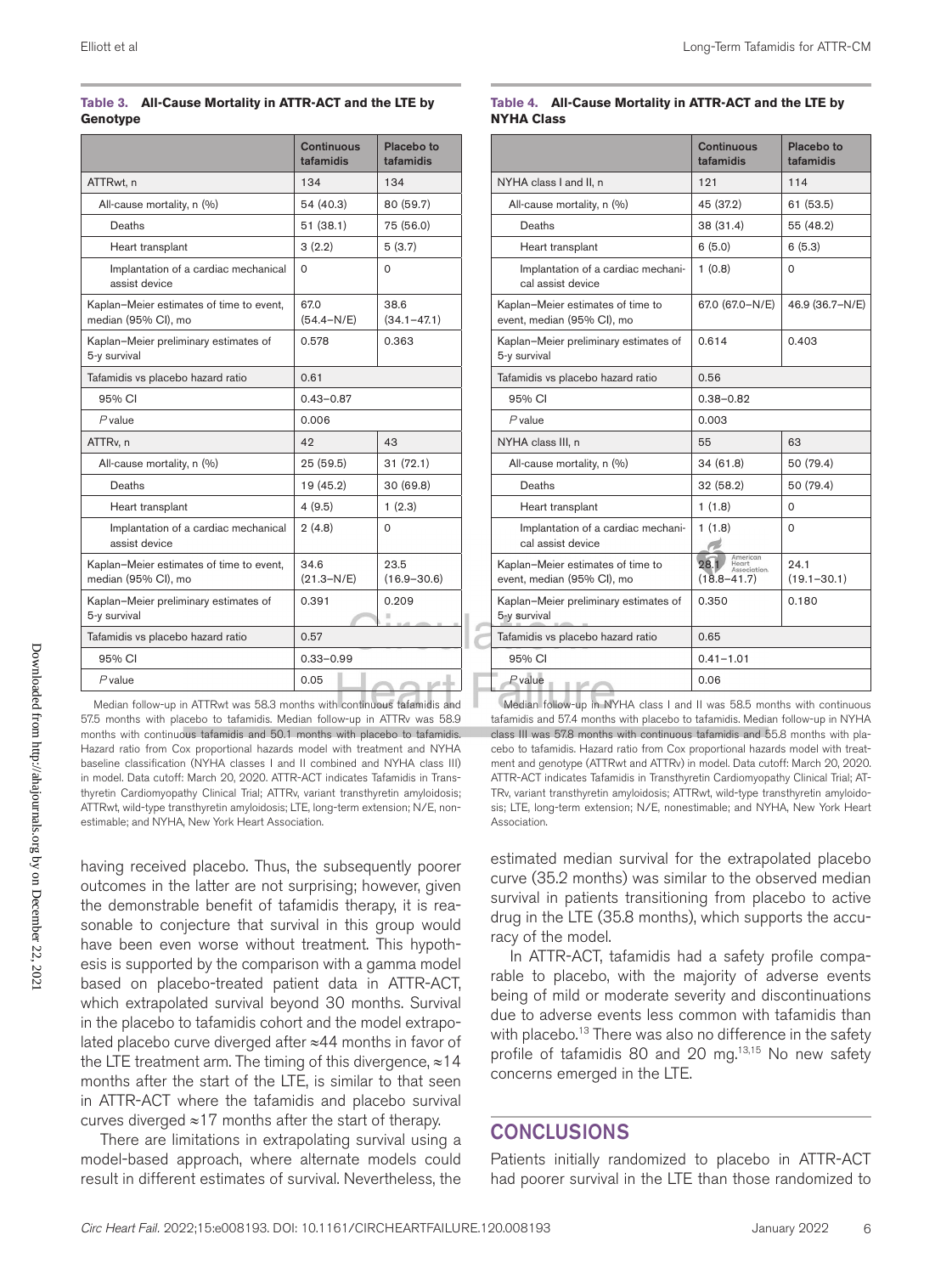#### **Table 5. Treatment-Emergent Adverse Events (All Causalities) in the LTE Alone**

| Adverse events, n (%)                                | Tafamidis 80/61<br>mg (N=164) |
|------------------------------------------------------|-------------------------------|
| Any adverse event                                    | 158 (96.3)                    |
| Cardiac disorders                                    | 106 (64.6)                    |
| Cardiac failure                                      | 32 (19.5)                     |
| Atrial fibrillation                                  | 31 (18.9)                     |
| Cardiac failure acute                                | 15(9.1)                       |
| Cardiac failure congestive                           | 15(9.1)                       |
| Ventricular tachycardia                              | 14(8.5)                       |
| Infections and infestations                          | 93 (56.7)                     |
| Pneumonia                                            | 24 (14.6)                     |
| Cellulitis                                           | 20 (12.2)                     |
| Urinary tract infection                              | 18 (11.0)                     |
| <b>Bronchitis</b>                                    | 10(6.1)                       |
| Nasopharyngitis                                      | 10(6.1)                       |
| Respiratory, thoracic, and mediastinal disorders     | 83 (50.6)                     |
| Pleural effusion                                     | 31 (18.9)                     |
| Dyspnea                                              | 29 (17.7)                     |
| Cough                                                | 28 (17.1)                     |
| Epistaxis                                            | 13 (7.9)                      |
| Injury, poisoning, and procedural complications      | 79 (48.2)                     |
| Fall                                                 | 51 (31.1)                     |
| Skin laceration                                      | 12(7.3)                       |
| Gastrointestinal disorders                           | 78 (47.6)                     |
| Constipation                                         | 21 (12.8)                     |
| Nausea                                               | 17 (10.4)<br>n e di           |
| Diarrhea                                             | 12(7.3)                       |
| Ascites                                              | 11(6.7)                       |
| Dysphagia                                            | 10(6.1)                       |
| General disorders and administration site conditions | 75 (45.7)                     |
| Peripheral edema                                     | 23 (14.0)                     |
| Fatigue                                              | 21 (12.8)                     |
| Asthenia                                             | 14 (8.5)                      |
| Nervous system disorders                             | 72 (43.9)                     |
| <b>Dizziness</b>                                     | 25 (15.2)                     |
| Metabolism and nutrition disorders                   | 72 (43.9)                     |
| Gout                                                 | 18 (11.0)                     |
| Hypokalemia                                          | 17 (10.4)                     |
| Hyponatremia                                         | 16 (9.8)                      |
| Dehydration                                          | 12(7.3)                       |
| Decreased appetite                                   | 12 (7.3)                      |
| Fluid overload                                       | 10(6.1)                       |
| Musculoskeletal and connective tissue disorders      | 71 (43.3)                     |
| Pain in extremity                                    | 18 (11.0)                     |
| Arthralgia                                           | 17 (10.4)                     |
| Back pain                                            | 16 (9.8)                      |
| Osteoarthritis                                       | 13 (7.9)                      |
| Muscle spasms                                        | 11 (6.7)                      |

(*Continued* )

#### **Table 5. Continued**

| Adverse events, n (%)                  | Tafamidis 80/61<br>$mg(N=164)$ |
|----------------------------------------|--------------------------------|
| Renal and urinary disorders            | 63 (38.4)                      |
| Acute kidney injury                    | 31(18.9)                       |
| Hematuria                              | 11(6.7)                        |
| Skin and subcutaneous tissue disorders | 59 (36.0)                      |
| Pruritus                               | 13 (7.9)                       |

AEs emerging during the LTE alone in all patients either continuing or starting tafamidis 80 mg and then transitioning to tafamidis free acid 61 mg. Shown are the number (%) of patients with all system organ class AEs with incidence ≥30%, and number (%) of all specific AEs in that class with incidence ≥6%. Data cutoff: March 20, 2020. AE indicates adverse event; and LTE, long-term extension.

tafamidis from the start of ATTR-ACT, highlighting the importance of early diagnosis and treatment. Nevertheless, survival appeared to improve in patients following transition to treatment with tafamidis, suggesting that initiation of tafamidis in patients with more advanced disease may still provide a survival benefit.

### ARTICLE INFORMATION

Received November 30, 2020; accepted October 11, 2021.

#### Affiliations

University College London, United Kingdom (P.E.). Penn Presbyterian Medical Center, University of Pennsylvania Health System, Philadelphia (B.M.D.). University of Maryland School of Medicine, Baltimore (S.S.G.). University of Miami, FL (J.E.H.). University of Michigan and Ann Arbor Veterans Affairs Health System (S.L.H.). Washington University School of Medicine, St. Louis, MO (D.J.L.). Pfizer Inc, Collegeville, PA (B.E.). Pfizer Inc, Groton, CT (B.G.). Pfizer Inc, New York, NY (B.L., M.B.S.). Division of Cardiology, Department of Medicine, Northwestern University Feinberg School of Medicine, Chicago, IL (S.J.S.).

#### **Acknowledgments**

The authors thank Jeffrey H. Schwartz (Pfizer, now retired) for his contribution to the studies and the statistical analysis plans.

#### Sources of Funding

This study was sponsored by Pfizer. Medical writing support was provided by Joshua Fink, PhD, of Engage Scientific Solutions and was funded by Pfizer.

#### **Disclosures**

Dr Elliott has received consultancy fees from Pfizer and Alnylam and educational grants from Pfizer. Dr Drachman has received consultancy fees from Alnylam and Eidos. Dr Gottlieb has received consultancy fees from Pfizer. Dr Hoffman has received consultancy fees from Celgene/BMS. Dr Lenihan has received consultancy fees from Prothena and Eidos. B. Ebede, B. Gundapaneni, B. Li, and Dr Sultan are full-time employees of Pfizer and hold stock and/or stock options. Dr Shah has received research grants from the National Institutes of Health (R01 HL107577, R01 HL127028, R01 HL140731, and R01 HL149423), the American Heart Association (No. 16SFRN28780016), Actelion, AstraZeneca, Corvia, Novartis, and Pfizer and consulting fees from Abbott, Actelion, AstraZeneca, Amgen, Axon Therapeutics, Bayer, Boehringer Ingelheim, Bristol Myers Squibb, Cardiora, CVRx, Cytokinetics, Eisai, Glaxo-SmithKline, Ionis, Ironwood, Lilly, Merck, MyoKardia, Novartis, Novo Nordisk, Pfizer, Regeneron, Sanofi, Shifamed, Tenax, and United Therapeutics. Dr Hummel reports no conflicts.

#### REFERENCES

<sup>1.</sup> Rapezzi C, Quarta CC, Riva L, Longhi S, Gallelli I, Lorenzini M, Ciliberti P, Biagini E, Salvi F, Branzi A. Transthyretin-related amyloidoses and the heart: a clinical overview. *Nat Rev Cardiol*. 2010;7:398–408. doi: 10.1038/nrcardio.2010.67